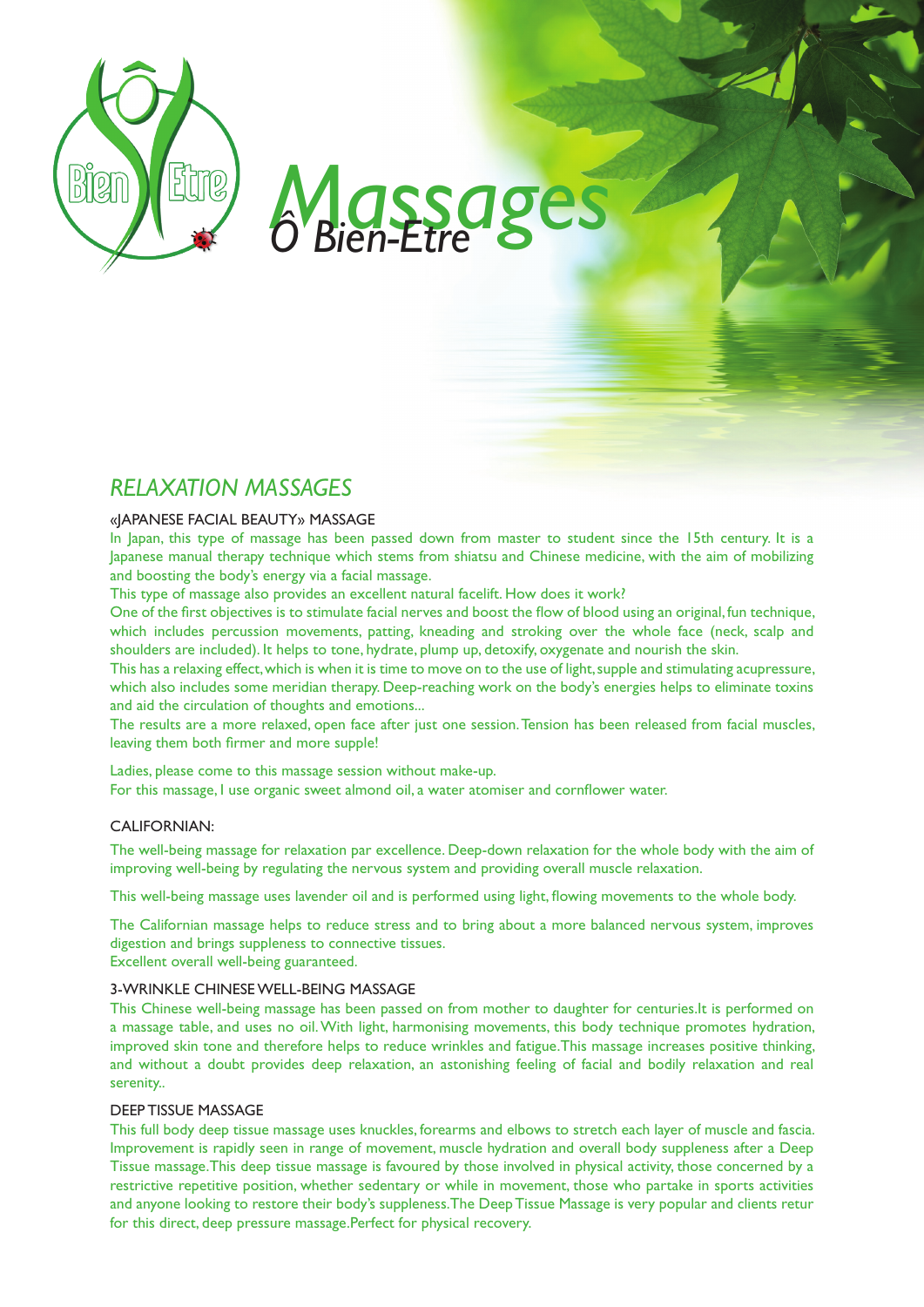# *Energising Well-being Massage*

### Reiki (Traditional Usui Method)

Reiki is an ancestral energy technique rediscovered at the end of the 19th century by Japan's Dr Mikao Usui. Reiki is a simple, effective means of releasing the potential energy that each person possesses. It brings energy flow in the body into harmony, providing relaxation and well-being, removing blockages on emotional, physical, biological... A subtle technique with surprising results.

Performed fully clothed on a massage table.

# *BALINESE MASSAGE*

### PIJAT KEPALA

This aim of this Balinese massage with oil is to loosen the upper part of the body; the upper back, shoulders, trapezius, neck, nape of the neck, scalp and face. This zone is considered to be the "intentional control zone" that becomes tense and sometimes contracts. During the first part of the massage, you will be seated on a stool, and then lie down on the massage table. Movements include smoothing and stretches followed by movements to open up the face.

### PIJAT BALI

Massage has for centuries been a ritual deep-rooted in Balinese culture. The Balinese Pijat massage is the leading Balinese massage! It is particularly suited to those who enjoy a deep muscle massage over the whole body. If offers much more than just a moment of relaxation.

Its goal is to allow the body to «let go» while also helping the body find balance through elimination with draining properties that have a beneficial impact on the whole system.

The Balinese Pijat massage works around the five elements of ether, air, fire, water and earth, bringing dynamic movement to the experience. It leaves one feeling energised and boosted. A massage that is thorough, varied and original.

# *ENERGETIC CHINESE MASSAGE*

### CHINESE TUI NA wellness massage

The Tui (=push) Na (=pull) full body massage that originated in China 3,000 years ago gives the body a natural boost. It uses the meridians and acupuncture points to restore the body's energy flow. Pressure is applied using the fingers, hands and arms.

The TUINA massage has its roots in Traditional Chinese Medicine. TUI NA is one of the branches of TMC along with herbal medicine, nutrition, acupuncture and Qi Gong. TMC is recognised by the World Health Organisation. Its aim is to activate the flow of QI, known as life energy, release muscle tension and remove blockages.

TUINA strengthens vitality, helps manage stress and restores harmony to the flow of energy, which is often affected by stress, emotional trauma and psychological shock. It is also ideal in response to tensions caused by strenuous physical activity (sports activities or otherwise).

NB: This is a full body massage performed on the massage table, without the use of oil. Part of the massage is performed clothed: please wear loose-fitting trousers (eg. sportswear). The back is uncovered.

# *Reflexology*

### Foot reflexology:

The aim of this technique is to relax and provide suppleness to feet, and to stimulate all the reflex zones that correspond to the entire body. It helps to bring all the organism's systems into balance by stimulating weak areas and soothing over-active ones.

This feeling of well-being also involves releasing physical and mental tensions.

It is no surprise that the following Chinese proverb says: « your feet make you smile ».

# *Ayurvedic Well-Being Massages*

### Ayurvedic (Traditional Indian) Massages

In India, the human body is considered a temple and everyone is asked to take care of it. It needs to be fed and looked after in order for it to be in good condition to allow it to carry out its natural functions as well as enabling it to be a special place for spiritual development...

AYURVEDA is a sanskrit term which means « science of life ». AYUR means

LIFE and VEDA translates as science or knowledge.

Ayurveda dates back to over 3000 years B.C. but has always evolved in line with man's way of life. In the face of today's symptoms related to stress, fatigue, dietary changes and chemical changes to our environment, Ayurveda provides us with more than satisfactory solutions. Ayurveda is a dynamic, ever evolving approach. In 1980, it was given the same status as Western medicine at the Indian National Congress and is recognised by the WHO. In only 10 years, over 450 AYURVEDIC centres and institutions have been set up in INDIA.

Ayurvedic massages (with the exception of Abhyanga) are performed on the floor on a futon, in accordance with Indian tradition... to be anchored to and in contact with the ground, our Mother Earth.